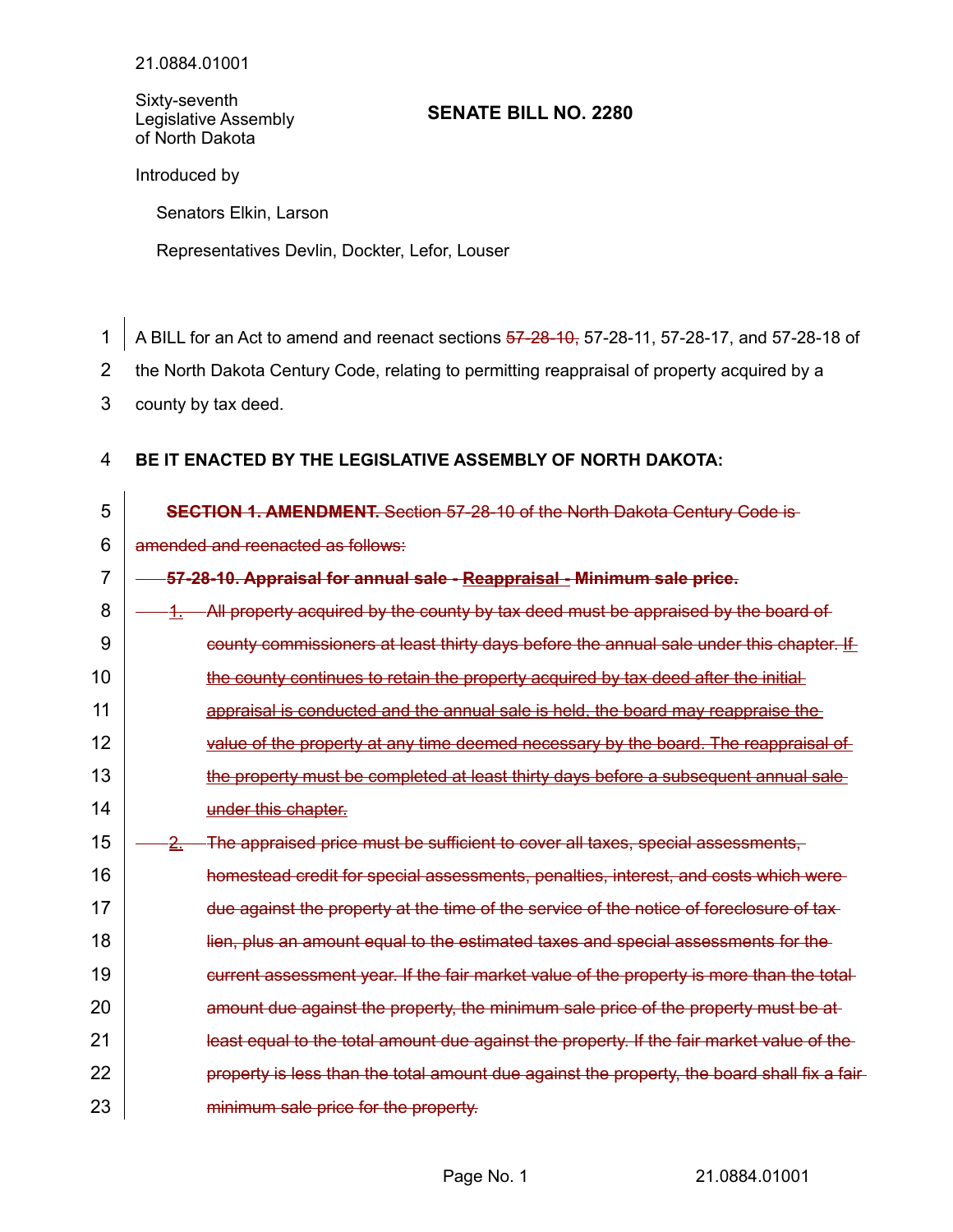Sixty-seventh Legislative Assembly

**SECTION 1. AMENDMENT.** Section 57-28-11 of the North Dakota Century Code is 1

amended and reenacted as follows: 2

### **57-28-11. Hearing on appraisal or reappraisal.** 3

After making thean appraisal or reappraisal of property acquired by tax deed, the board of county commissioners shall set a date for hearing objections to the minimum sale price determined. At least ten days before the hearing, the county auditor shall mail to the auditor of any city, or the clerk of the board of supervisors of any township, in which appraised property is located a written notice stating the time when objections to the established minimum sale price will be heard. Any member or representative of the governing body of any taxing district may appear at the hearing with reference to the fair market value of appraised property, and the board may make appropriate changes in the minimum sale price of property. 4 5 6 7 8 9 10 11

**SECTION 2. AMENDMENT.** Section 57-28-17 of the North Dakota Century Code is amended and reenacted as follows: 12 13

14

# **57-28-17. Sale between annual sales - Reappraisal.**

1. If the county continues to retain the property acquired by tax deed after the initial appraisal is conducted and the annual sale is held, the board may reappraise the value of the property at any time deemed necessary by the board. The reappraisal of the property must be completed at least thirty days before a subsequent annual sale under this chapter. Any property not sold at the annual November sale may be sold by the county auditor at private sale before the next annual November sale for not less than the property's minimum sale price, taking into account the most recent appraisal approved by the board of county commissioners. A parcel of real estate against which an unpaid special assessment continues as a lien under section 57-28-09 may be sold by the county auditor free of the lien if the governing body of the city in which the property is located finds that the sum of the minimum sale price and the unpaid special assessment exceeds the market value of the property. If the governing body of the city makes this finding, it may cancel all or part of the special assessment lien against the property to reduce the lien to an amount which, when added to the minimum sale price, will be equal to the market value of the property. The action of the governing body shall be certified by the city auditor or clerk to the county auditor. The county auditor may then sell the property at private sale before the next annual November 15 16 17 18 19 20 21 22 23 24 25 26 27 28 29 30 31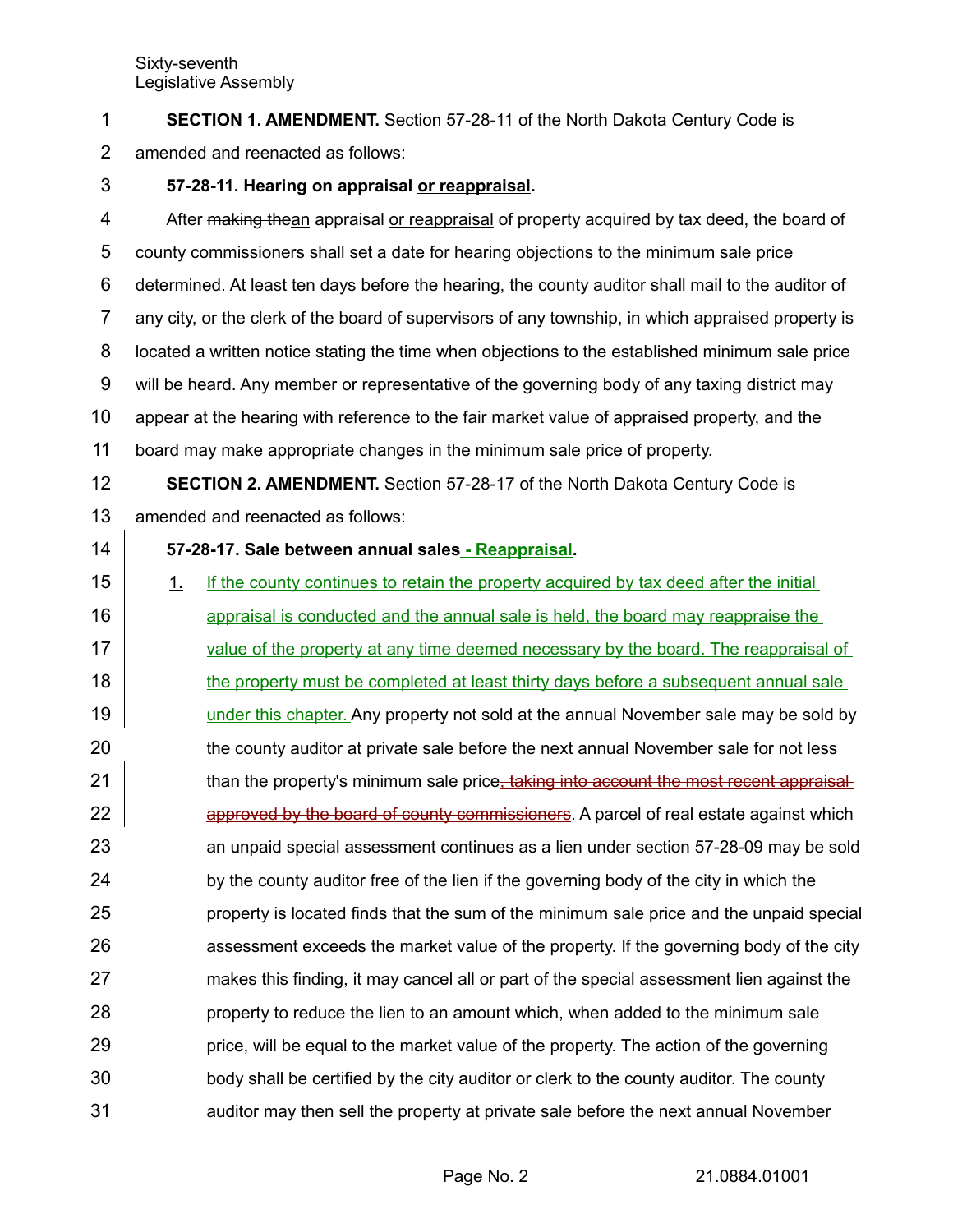| 1              |         | sale for not less than the resulting amount. The purchaser acquires the property free          |
|----------------|---------|------------------------------------------------------------------------------------------------|
| $\overline{2}$ |         | from any part of any lien for special assessment which was canceled by the governing           |
| 3              |         | body of the city, and the county auditor shall remove from the record any canceled             |
| 4              |         | special assessments.                                                                           |
| 5              | 2.      | Notwithstanding the provisions of this section or other provisions of law, any property        |
| 6              |         | acquired by the county which is subject to a special assessment lien for improvements          |
| $\overline{7}$ |         | made by a city may be sold to that city for cash at any price agreed upon by the board         |
| 8              |         | of county commissioners and the governing body of the city.                                    |
| 9              |         | <b>SECTION 3. AMENDMENT.</b> Section 57-28-18 of the North Dakota Century Code is              |
| 10             |         | amended and reenacted as follows:                                                              |
| 11             |         | 57-28-18. Terms of private sale and distribution of proceeds.                                  |
| 12             | $\perp$ | Any private sale of real property made between the annual November sales must be               |
| 13             |         | made upon the same terms and conditions as a sale may be made at the November                  |
| 14             |         | sale, unless the board of county commissioners has had the property reappraised and            |
| 15             |         | has consented, by majority, to value the property at the reappraised price, the property       |
| 16             |         | must be sold for not less than the property's minimum sale price, taking into account          |
| 17             |         | the most recent appraisal approved by the board. The sale of farmland acquired by the          |
| 18             |         | county by tax deed is subject to any existing lease of the property for the year of the        |
| 19             |         | sale. If the farmland is to be sold by private sale to any person other than the former        |
| 20             |         | owner or other interested person, a deed or contract for deed may not be delivered to          |
| 21             |         | the purchaser until thirty days after service by certified mail upon the former owner or       |
| 22             |         | other interested party of the pending sale, the date when the sale will become final,          |
| 23             |         | and the amount required to repurchase the property. For the purposes of this section,          |
| 24             |         | "other interested party" means the executor, administrator, parent, spouse, or child of        |
| 25             |         | the former owner who has notified the county auditor in writing of that status, the            |
| 26             |         | address at which service may be made, and that the person should be notified of the            |
| 27             |         | expiration of the period of repurchase in connection with any private sale of the              |
| 28             |         | property.                                                                                      |
| 29             | 2.      | In case of the sale, contract for sale, or repurchase by the former owner of tax deed          |
| 30.            |         | hope that year and the besesses ad teum ytheory of the unit year and the property during views |

property during January, the property must be assessed and taxed for that year, and the purchaser or repurchaser is entitled to the rental and landlord's share of crops on 30 31